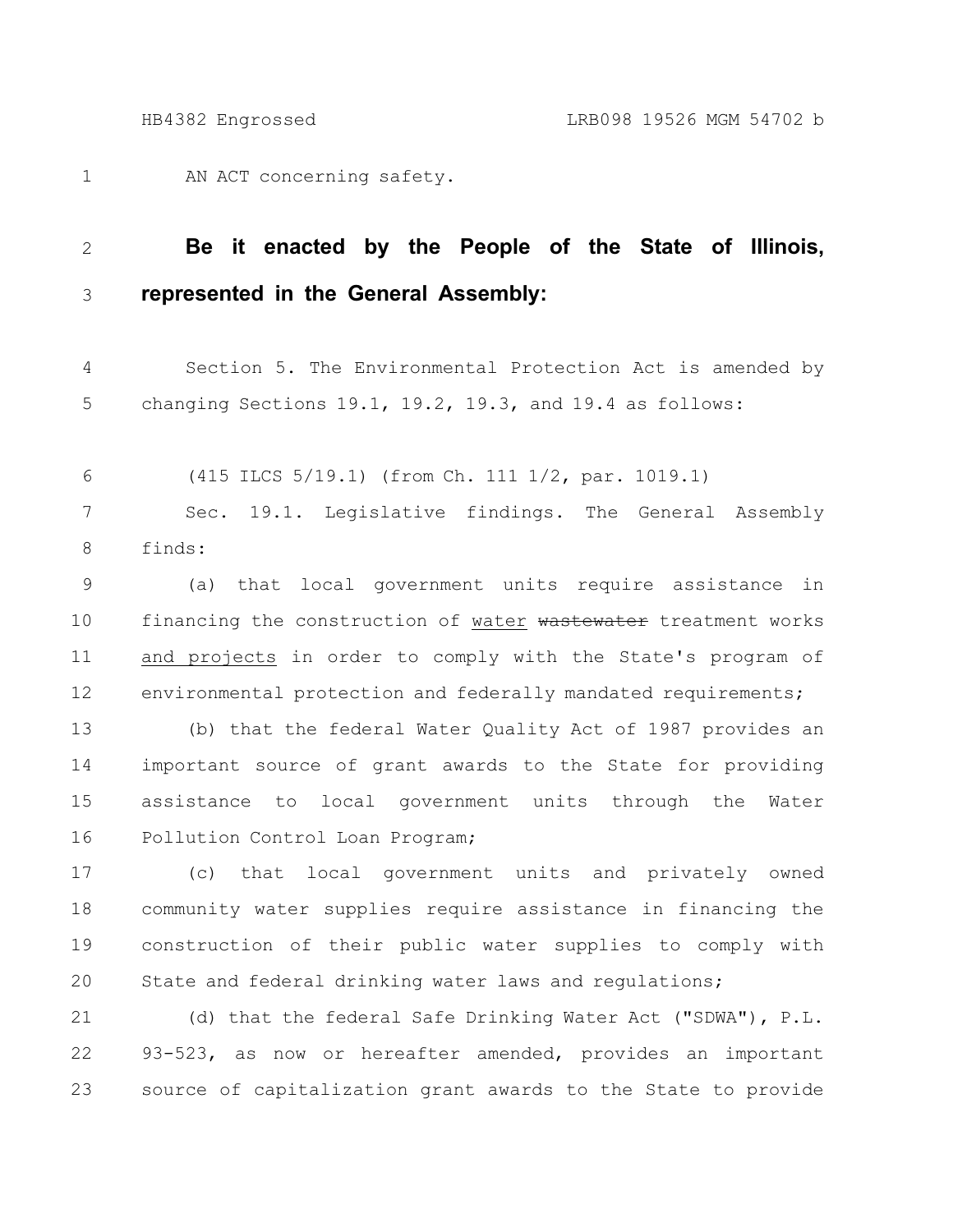HB4382 Engrossed - 2 - LRB098 19526 MGM 54702 b

assistance to local government units and privately owned community water supplies through the Public Water Supply Loan Program; 1 2 3

(e) that violations of State and federal drinking water standards threaten the public interest, safety, and welfare, which demands that the Illinois Environmental Protection Agency expeditiously adopt emergency rules to administer the Public Water Supply Loan Program; 4 5 6 7 8

(f) that the General Assembly agrees with the conclusions and recommendations of the "Report to the Illinois General Assembly on the Issue of Expanding Public Water Supply Loan Eligibility to Privately Owned Community Water Supplies", dated August 1998, including the stated access to the Public Water Supply Loan Program by the privately owned public water supplies so that the long term integrity and viability of the corpus of the Fund will be assured; and 9 10 11 12 13 14 15 16

(g) that the American Recovery and Reinvestment Act of 2009 provides a source of capitalization grant awards to the State to provide loans and additional subsidization, including, but not limited to, forgiveness of principal, negative interest loans, and grants, to local government units through the Water Pollution Control Loan Program and to local government units and privately owned community water supplies through the Public Water Supply Loan Program;  $\div$ 17 18 19 20 21 22 23 24

(h) that expanding eligibility to include publicly owned municipal storm water projects eligible for financing as 25 26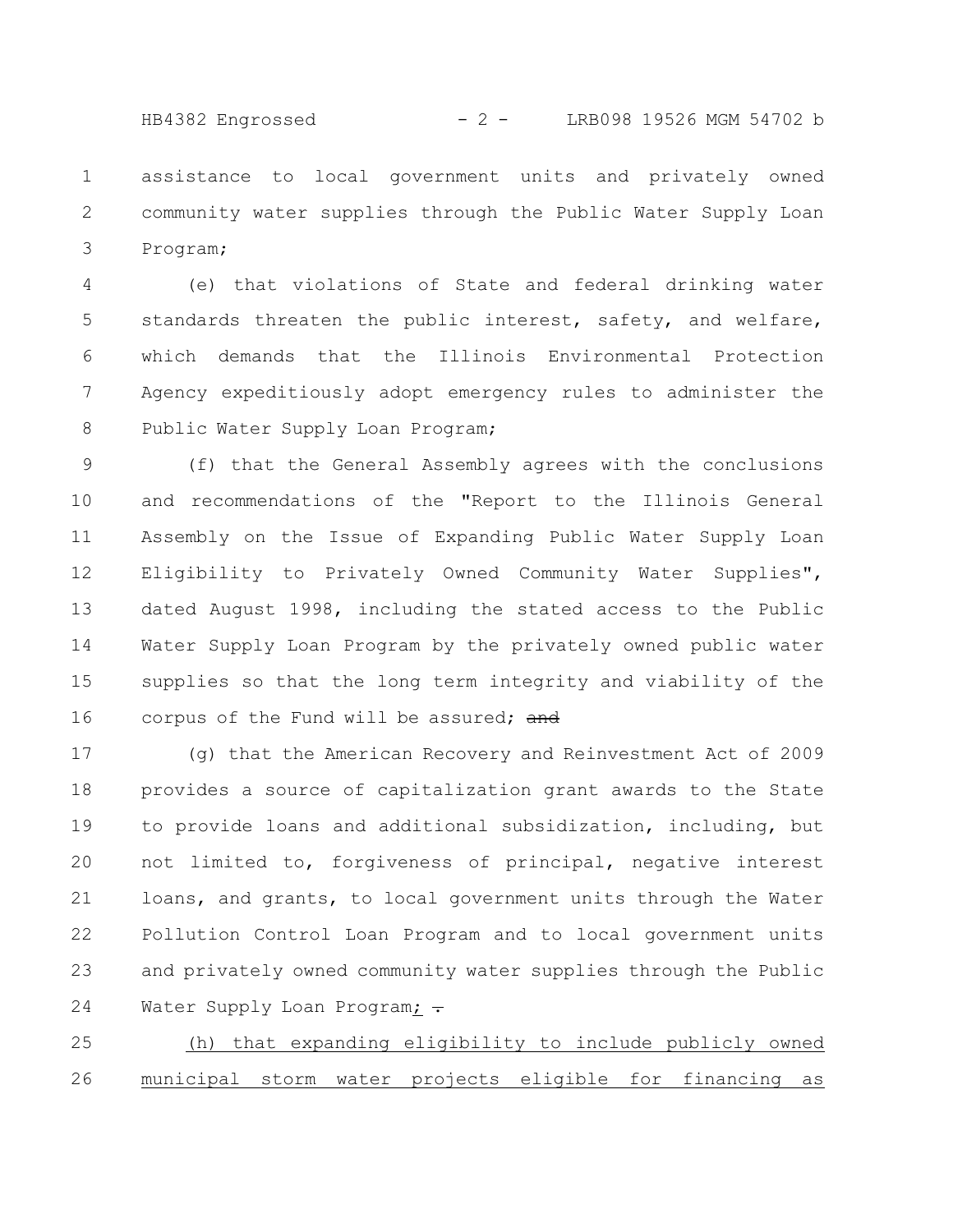HB4382 Engrossed - 3 - LRB098 19526 MGM 54702 b

treatment works, as defined under Section 212 of the Federal Water Pollution Control Act, will provide the Agency with the statutory authority to use moneys in the Water Pollution Control Loan Program to provide financial assistance for eligible projects, including those that encourage green infrastructure, that manage and treat storm water, and that maintain and restore natural hydrology by infiltrating, evapotranspiring, and capturing and using storm water; 1 2 3 4 5 6 7 8

(i) that in planning projects for which financing will be sought from the Water Pollution Control Loan Program, municipalities may benefit from efforts to consider a project's lifetime costs; the availability of long-term funding for the construction, operation, maintenance, and replacement of the project; the resilience of the project to the effects of climate change; the project's ability to increase water efficiency; the capacity of the project to restore natural hydrology or to preserve or restore landscape features; the cost-effectiveness of the project; and the overall environmental innovativeness of the project; and 9 10 11 12 13 14 15 16 17 18 19

(j) that projects implementing a management program established under Section 319 of the Federal Water Pollution Control Act may benefit from the creation of a linked deposit program that would make loans available at or below market interest rates through private lenders. 20 21 22 23 24

(Source: P.A. 96-8, eff. 4-28-09.) 25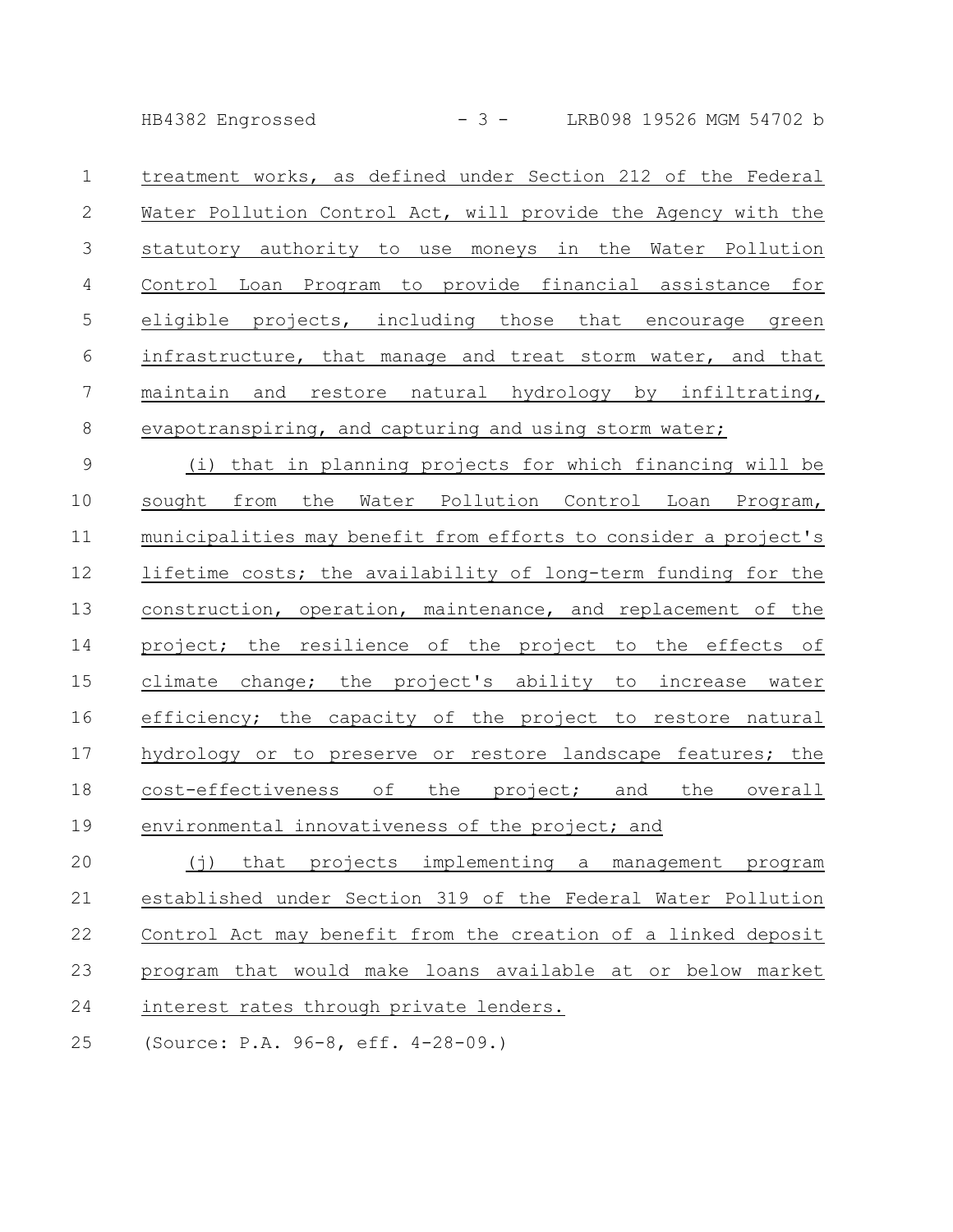HB4382 Engrossed - 4 - LRB098 19526 MGM 54702 b

(415 ILCS 5/19.2) (from Ch. 111 1/2, par. 1019.2) 1

Sec. 19.2. As used in this Title, unless the context clearly requires otherwise: 2 3

(a) "Agency" means the Illinois Environmental Protection Agency. 4 5

(b) "Fund" means the Water Revolving Fund created pursuant to this Title, consisting of the Water Pollution Control Loan Program, the Public Water Supply Loan Program, and the Loan Support Program. 6 7 8 9

(c) "Loan" means a loan made from the Water Pollution Control Loan Program or the Public Water Supply Loan Program to an eligible applicant as a result of a contractual agreement between the Agency and such applicant. 10 11 12 13

(d) "Construction" means any one or more of the following which is undertaken for a public purpose: preliminary planning to determine the feasibility of the treatment works or public water supply, engineering, architectural, legal, fiscal or economic investigations or studies, surveys, designs, plans, working drawings, specifications, procedures or other necessary actions, erection, building, acquisition, alteration, remodeling, improvement or extension of treatment works or public water supplies, or the inspection or supervision of any of the foregoing items. "Construction" also includes implementation of source water quality protection measures and establishment and implementation of wellhead protection programs in accordance with Section 1452(k)(1) of 14 15 16 17 18 19 20 21 22 23 24 25 26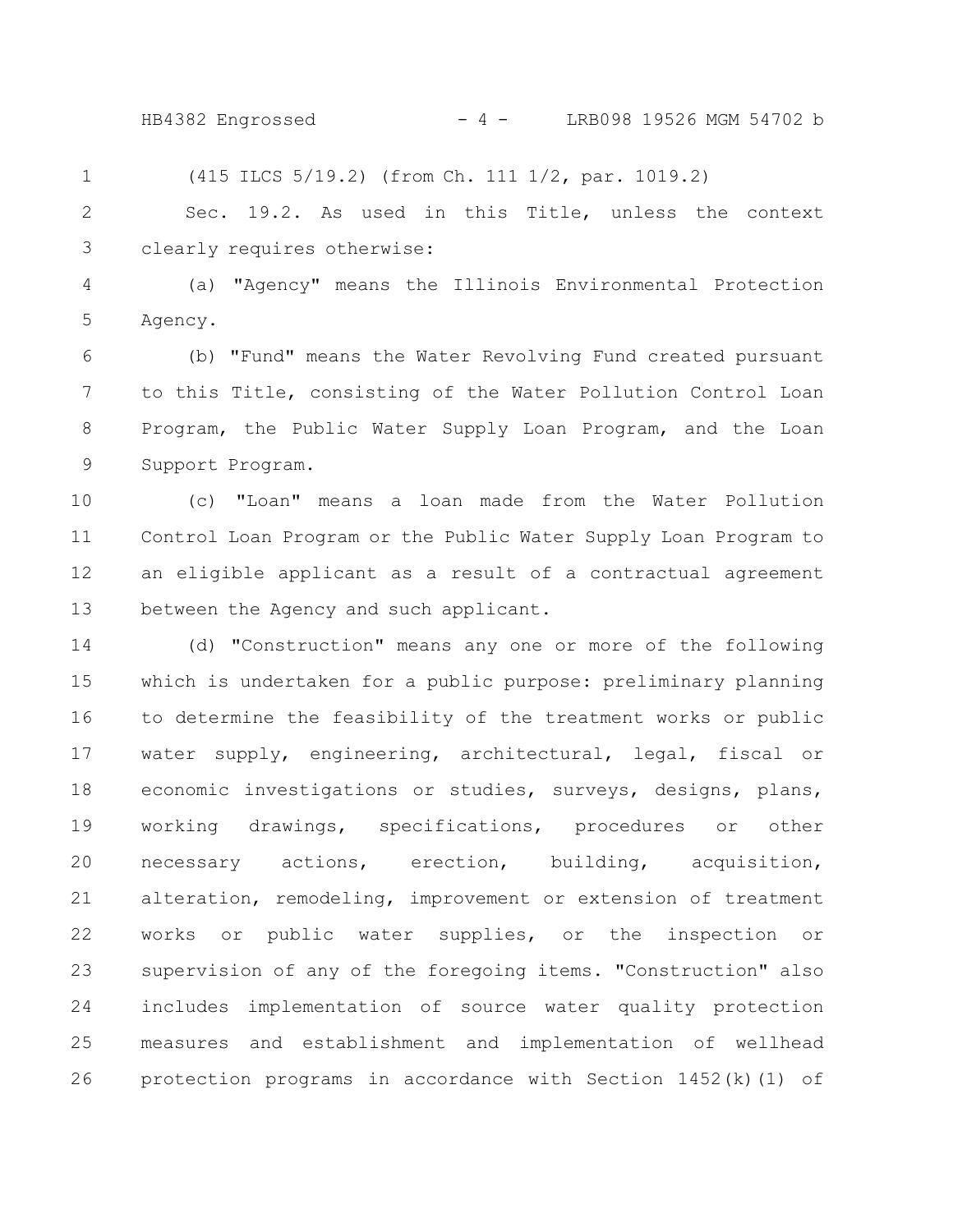HB4382 Engrossed - 5 - LRB098 19526 MGM 54702 b

the federal Safe Drinking Water Act. 1

(e) "Intended use plan" means a plan which includes a description of the short and long term goals and objectives of the Water Pollution Control Loan Program and the Public Water Supply Loan Program, project categories, discharge requirements, terms of financial assistance and the loan applicants to be served. 2 3 4 5 6 7

(f) "Treatment works" means treatment works, as defined in Section 212 of the Federal Water Pollution Control Act, including, but not limited to, the following: any devices and systems owned by a local government unit and used in the storage, treatment, recycling, and reclamation of sewerage or industrial wastes of a liquid nature, including intercepting sewers, outfall sewers, sewage collection systems, pumping power and other equipment, and appurtenances; extensions, improvements, remodeling, additions, and alterations thereof; elements essential to provide a reliable recycled supply, such as standby treatment units and clear well facilities; and any works, including site acquisition of the land that will be an integral part of the treatment process for wastewater facilities; and any other method or system for preventing, abating, reducing, storing, treating, separating, or disposing of municipal waste, including storm water runoff, or industrial waste, including waste in combined storm water and sanitary sewer systems as those terms are defined in the Federal Water Pollution Control Act. 8 9 10 11 12 13 14 15 16 17 18 19 20 21 22 23 24 25 26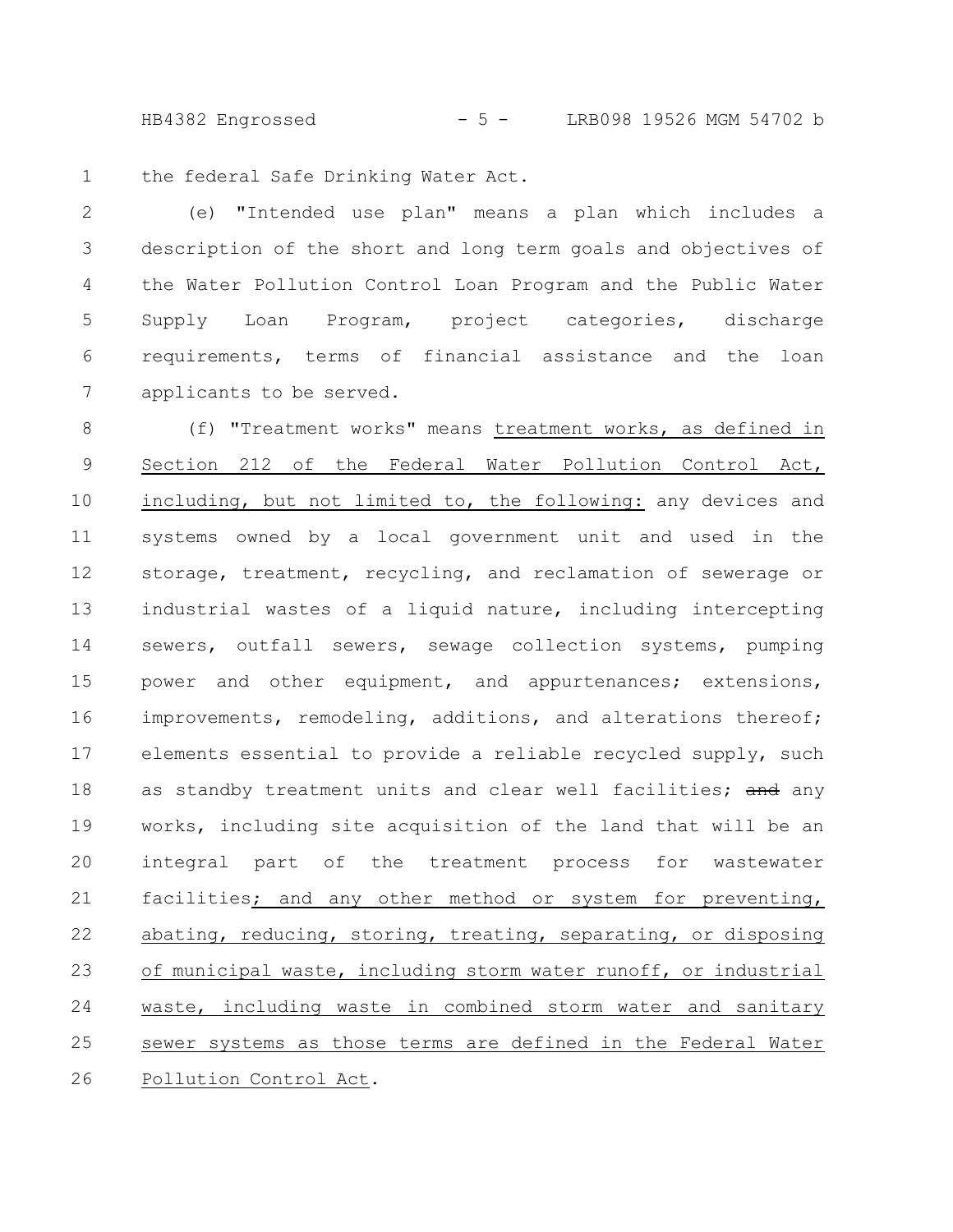HB4382 Engrossed - 6 - LRB098 19526 MGM 54702 b

(g) "Local government unit" means a county, municipality, township, municipal or county sewerage or utility authority, sanitary district, public water district, improvement authority or any other political subdivision whose primary purpose is to construct, operate and maintain wastewater treatment facilities, including storm water treatment systems, or public water supply facilities or both. 1 2 3 4 5 6 7

8

(h) "Privately owned community water supply" means:

(1) an investor-owned water utility, if under Illinois Commerce Commission regulation and operating as a separate and distinct water utility; 9 10 11

(2) a not-for-profit water corporation, if operating specifically as a water utility; and 12 13

(3) a mutually owned or cooperatively owned community water system, if operating as a separate water utility. (Source: P.A. 91-36, eff. 6-15-99; 91-52, eff. 6-30-99; 91-501, eff. 8-13-99; 92-16, eff. 6-28-01.) 14 15 16 17

(415 ILCS 5/19.3) (from Ch. 111 1/2, par. 1019.3) 18

Sec. 19.3. Water Revolving Fund. 19

(a) There is hereby created within the State Treasury a Water Revolving Fund, consisting of 3 interest-bearing special programs to be known as the Water Pollution Control Loan Program, the Public Water Supply Loan Program, and the Loan Support Program, which shall be used and administered by the Agency. 20 21 22 23 24 25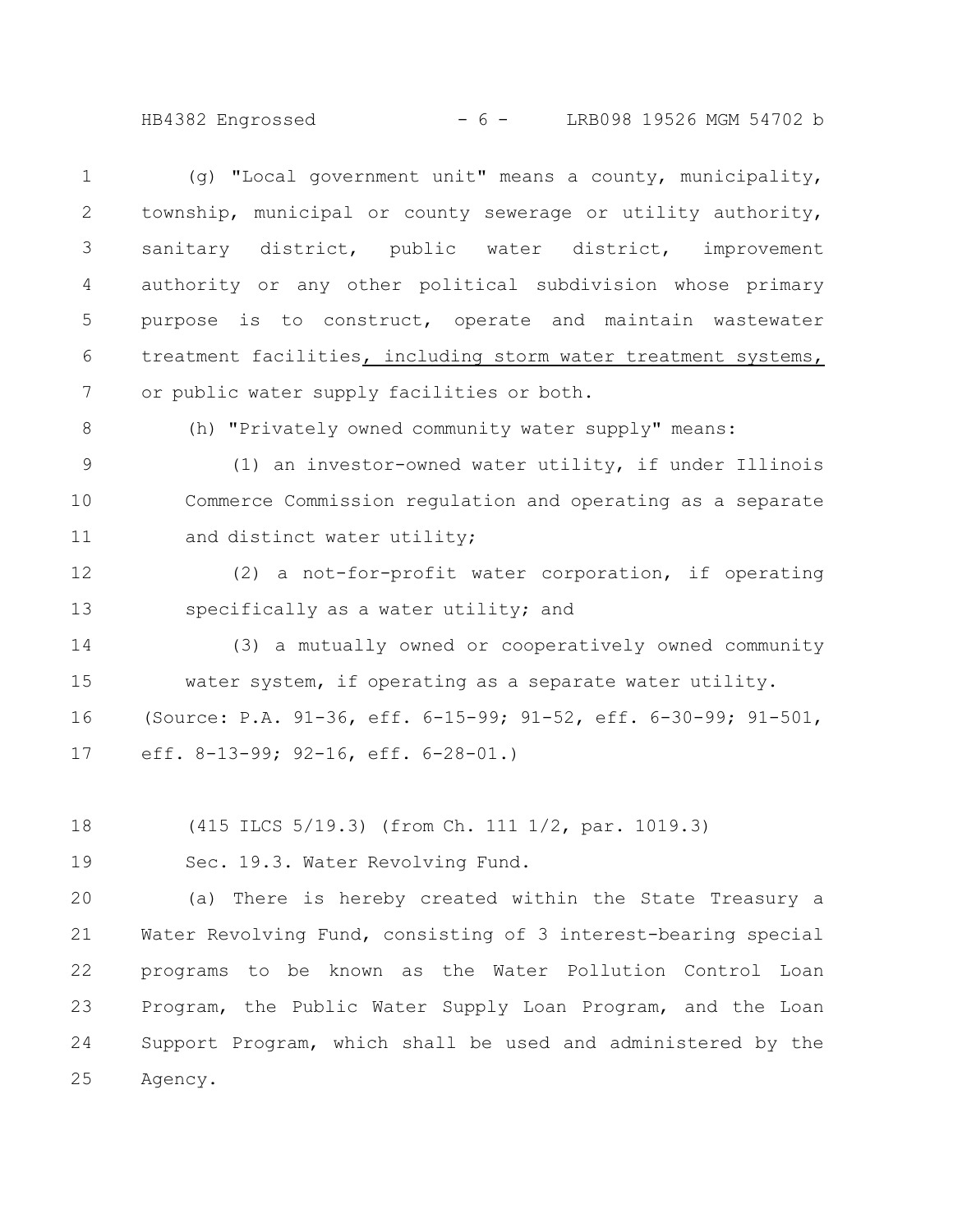## HB4382 Engrossed - 7 - LRB098 19526 MGM 54702 b

(b) The Water Pollution Control Loan Program shall be used and administered by the Agency to provide assistance for the following purposes: 1 2 3

(1) to accept and retain funds from grant awards, appropriations, transfers, and payments of interest and principal; 4 5 6

(2) to make direct loans at or below market interest rates and to provide additional subsidization, including, but not limited to, forgiveness of principal, negative interest rates, and grants, to any eligible local government unit to finance the construction of wastewater treatments works, including storm water treatment systems that are treatment works, and projects that fulfill federal State Revolving Fund grant requirements for a green project reserve; 7 8 9 10 11 12 13 14 15

(2.5) with respect to funds provided under the American Recovery and Reinvestment Act of 2009: 16 17

(A) to make direct loans at or below market interest rates to any eligible local government unit and to provide additional subsidization to any eligible local government unit, including, but not limited to, forgiveness of principal, negative interest rates, and grants; 18 19 20 21 22 23

(B) to make direct loans at or below market interest rates to any eligible local government unit to buy or refinance debt obligations for treatment works 24 25 26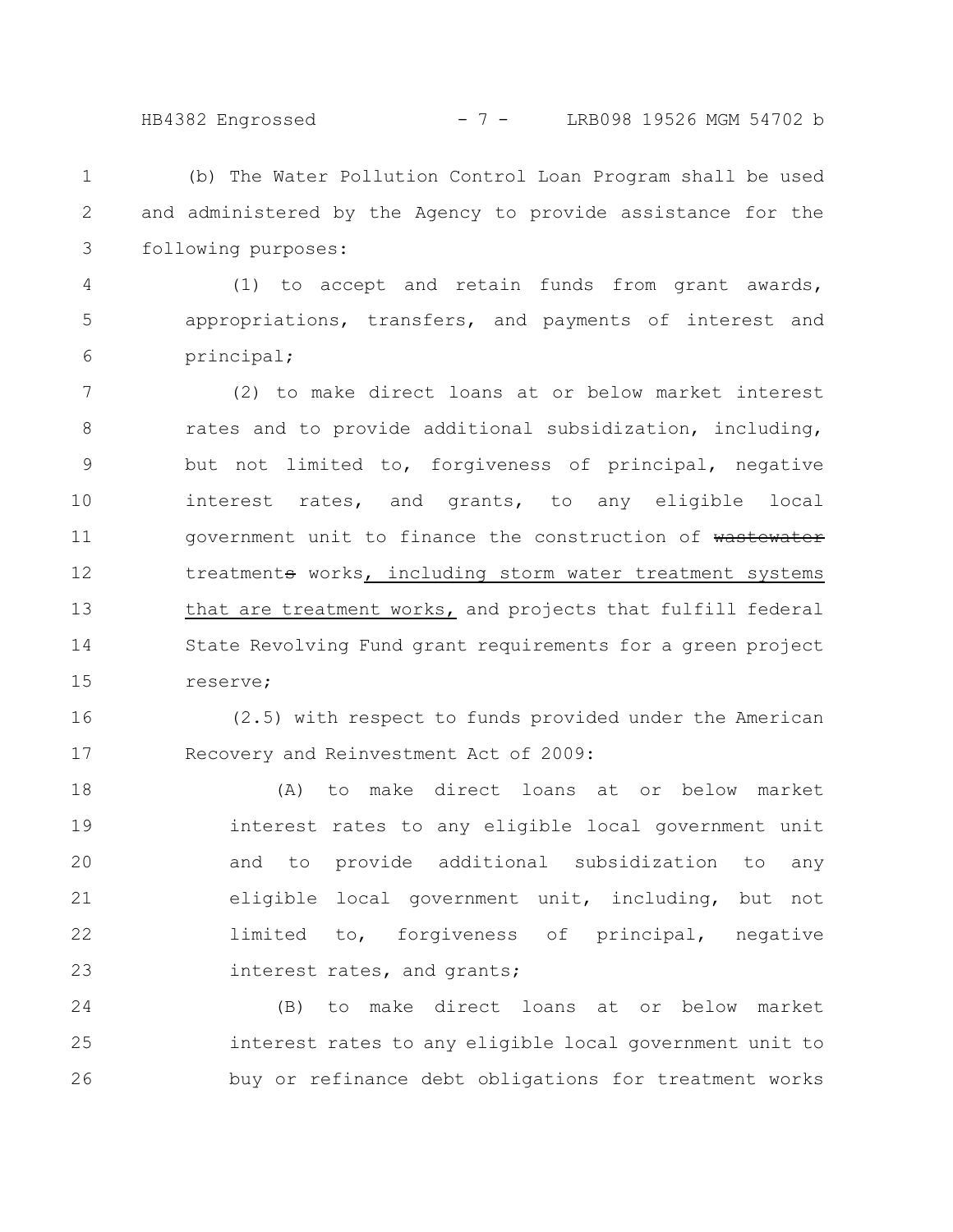HB4382 Engrossed - 8 - LRB098 19526 MGM 54702 b

1

incurred on or after October 1, 2008; and

(C) to provide additional subsidization, including, but not limited to, forgiveness of principal, negative interest rates, and grants for treatment works incurred on or after October 1, 2008; (3) to make direct loans at or below market interest rates and to provide additional subsidization, including, 2 3 4 5 6 7

but not limited to, forgiveness of principal, negative interest rates, and grants, to any eligible local government unit to buy or refinance debt obligations for costs incurred after March 7, 1985, for the construction of wastewater treatment works, including storm water treatment systems that are treatment works, and projects that fulfill federal State Revolving Fund grant requirements for a green project reserve; 8 9 10 11 12 13 14 15

(3.5) to make direct loans, including, but not limited to, loans through a linked deposit program, at or below market interest rates for the implementation of a management program established under Section 319 of the Federal Water Pollution Control Act, as amended; 16 17 18 19 20

(4) to guarantee or purchase insurance for local obligations where such action would improve credit market access or reduce interest rates; 21 22 23

(5) as a source of revenue or security for the payment of principal and interest on revenue or general obligation bonds issued by the State or any political subdivision or 24 25 26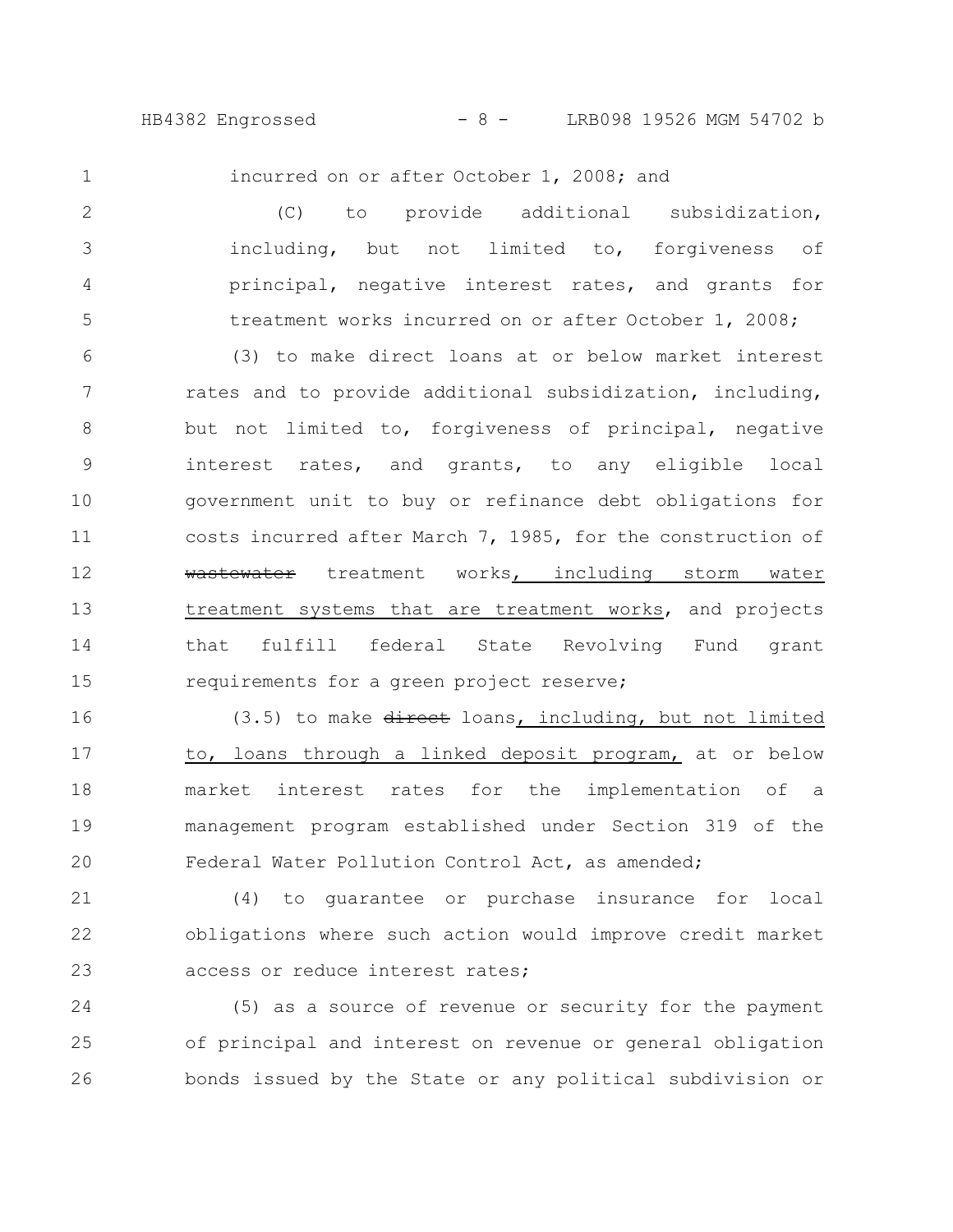HB4382 Engrossed - 9 - LRB098 19526 MGM 54702 b

instrumentality thereof, if the proceeds of such bonds will

be deposited in the Fund;

(6) to finance the reasonable costs incurred by the Agency in the administration of the Fund; and 3 4

(7) to transfer funds to the Public Water Supply Loan Program; and  $\div$ 5 6

(8) notwithstanding any other provision of this subsection (b), to provide, in accordance with rules adopted under this Title, any financial assistance that may be provided under Section 603 of the Federal Water Pollution Control Act for any projects eligible for assistance under subsections (c)(1) or (c)(2) of that Section or federal rules adopted under those subsections. 7 8 9 10 11 12 13

(c) The Loan Support Program shall be used and administered by the Agency for the following purposes: 14 15

16

17

1

2

(1) to accept and retain funds from grant awards and appropriations;

(2) to finance the reasonable costs incurred by the Agency in the administration of the Fund, including activities under Title III of this Act, including the administration of the State construction grant program; 18 19 20 21

(3) to transfer funds to the Water Pollution Control Loan Program and the Public Water Supply Loan Program; 22 23

(4) to accept and retain a portion of the loan repayments; 24 25

26

(5) to finance the development of the low interest loan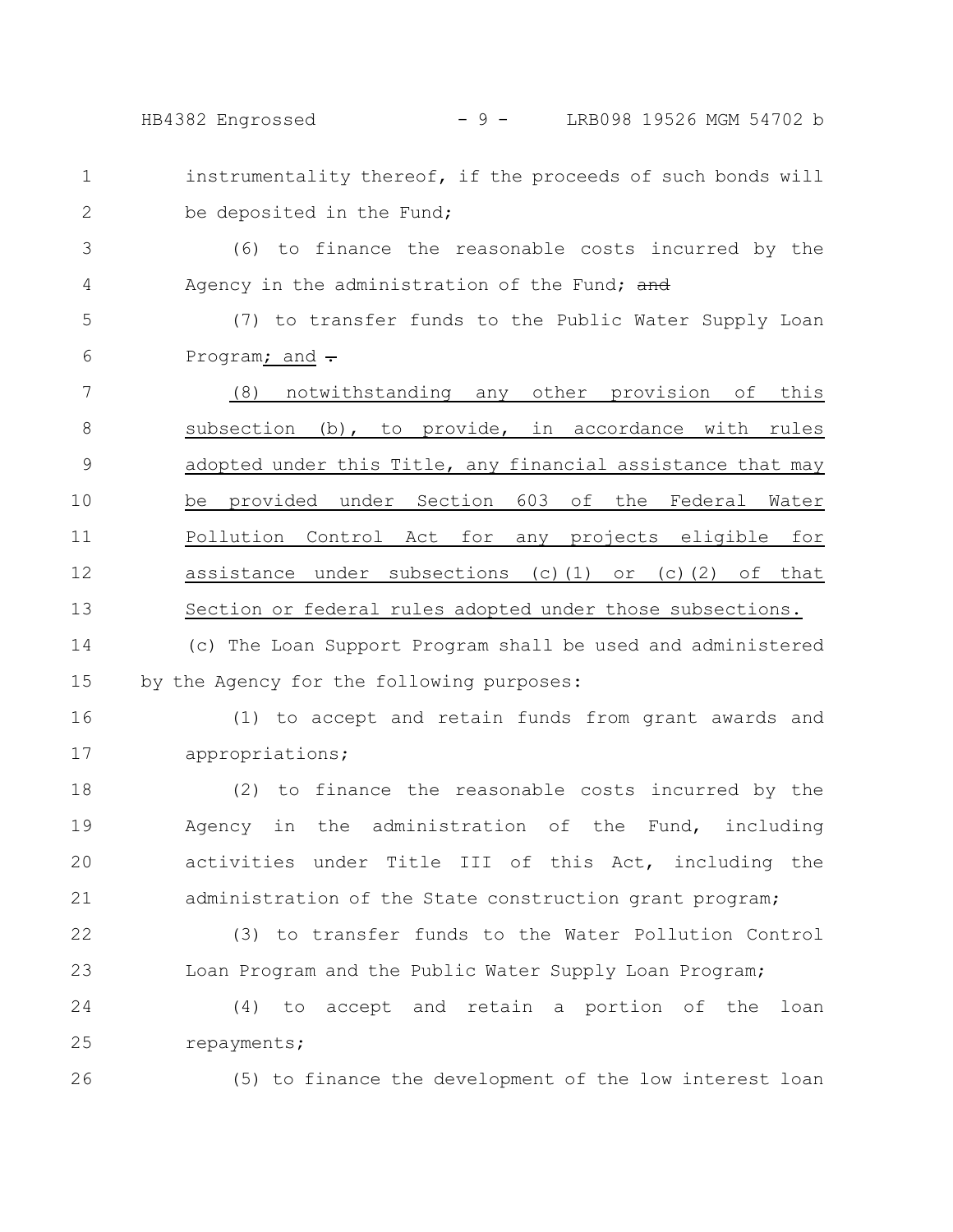### HB4382 Engrossed - 10 - LRB098 19526 MGM 54702 b

programs for water pollution control and public water supply projects; 1 2

(6) to finance the reasonable costs incurred by the Agency to provide technical assistance for public water supplies; and 3 4 5

(7) to finance the reasonable costs incurred by the Agency for public water system supervision programs, to administer or provide for technical assistance through source water protection programs, to develop and implement a capacity development strategy, to delineate and assess source water protection areas, and for an operator certification program in accordance with Section 1452 of the federal Safe Drinking Water Act. 6 7 8 9 10 11 12 13

(d) The Public Water Supply Loan Program shall be used and administered by the Agency to provide assistance to local government units and privately owned community water supplies for public water supplies for the following public purposes: 14 15 16 17

(1) to accept and retain funds from grant awards, appropriations, transfers, and payments of interest and principal; 18 19 20

(2) to make direct loans at or below market interest rates and to provide additional subsidization, including, but not limited to, forgiveness of principal, negative interest rates, and grants, to any eligible local government unit or to any eligible privately owned community water supply to finance the construction of water 21 22 23 24 25 26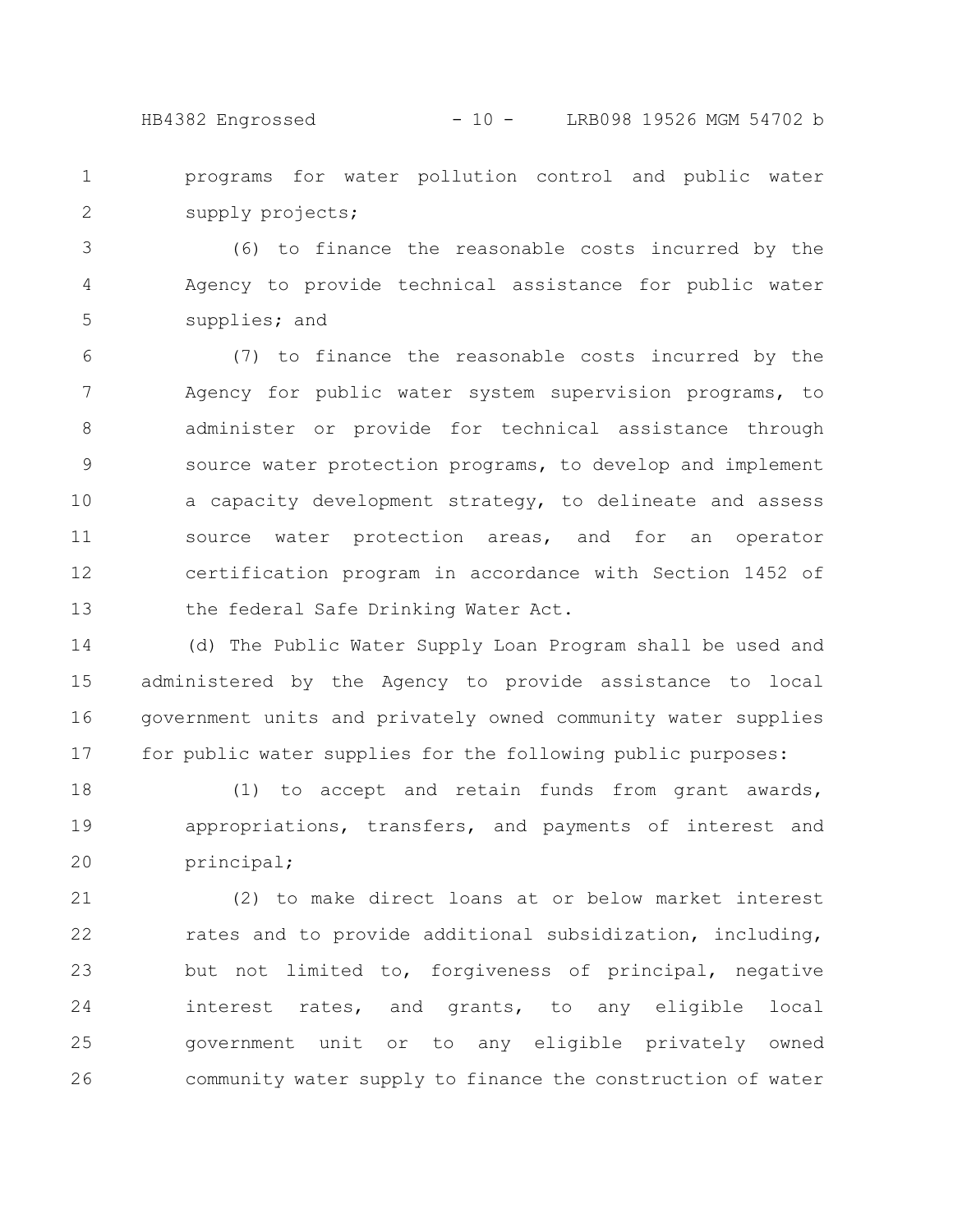HB4382 Engrossed - 11 - LRB098 19526 MGM 54702 b

1 2 supplies and projects that fulfill federal State Revolving Fund grant requirements for a green project reserve;

3 4

(2.5) with respect to funds provided under the American Recovery and Reinvestment Act of 2009:

(A) to make direct loans at or below market interest rates to any eligible local government unit or to any eligible privately owned community water supply, and to provide additional subsidization to any eligible local government unit or to any eligible privately owned community water supply, including, but not limited to, forgiveness of principal, negative interest rates, and grants; 5 6 7 8 9 10 11 12

(B) to buy or refinance the debt obligation of a local government unit for costs incurred on or after October 1, 2008; and 13 14 15

(C) to provide additional subsidization, including, but not limited to, forgiveness of principal, negative interest rates, and grants for a local government unit for costs incurred on or after October 1, 2008; 16 17 18 19 20

(3) to make direct loans at or below market interest rates and to provide additional subsidization, including, but not limited to, forgiveness of principal, negative interest rates, and grants, to any eligible local government unit or to any eligible privately owned community water supply to buy or refinance debt obligations 21 22 23 24 25 26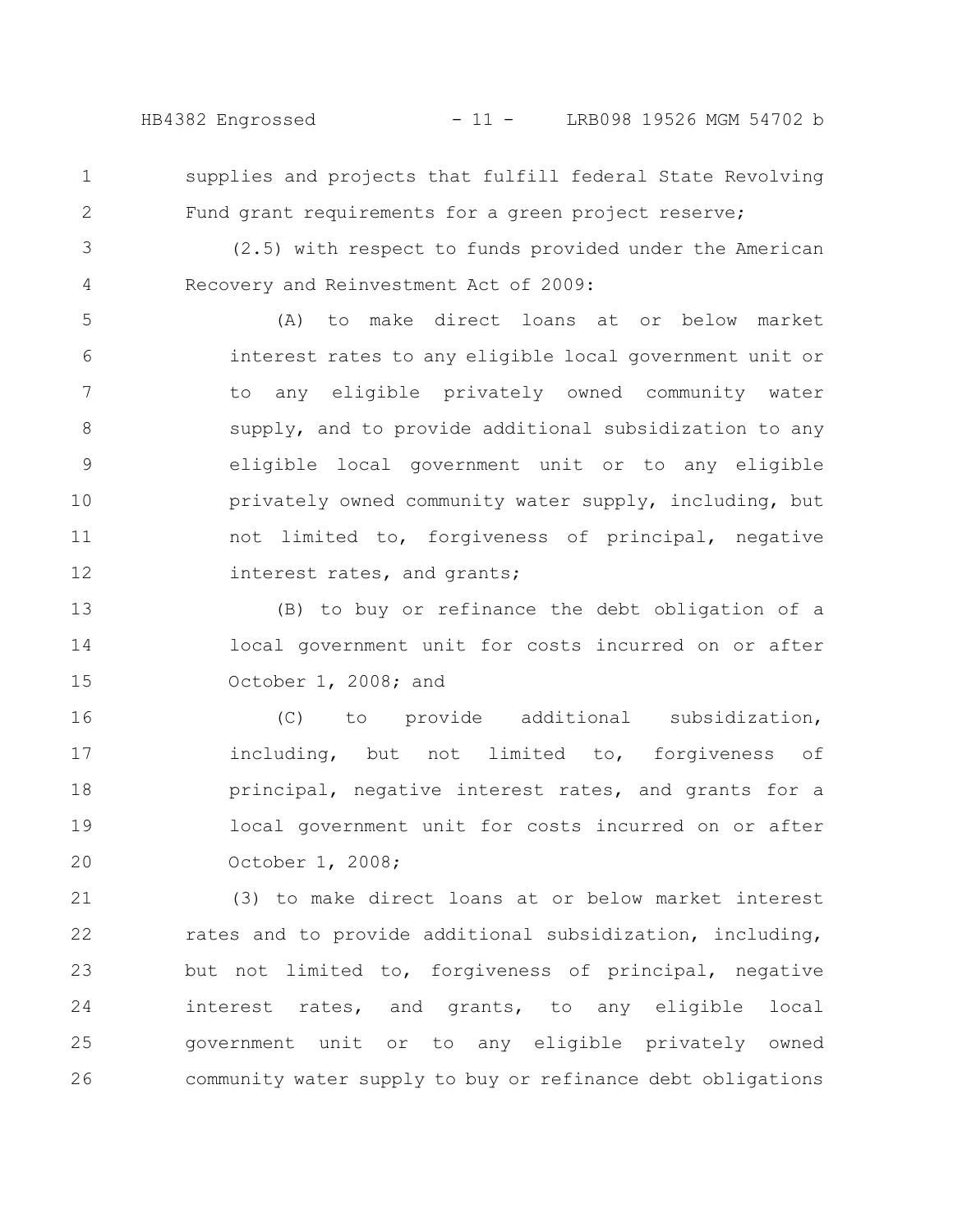HB4382 Engrossed - 12 - LRB098 19526 MGM 54702 b

for costs incurred on or after July 17, 1997, for the construction of water supplies and projects that fulfill federal State Revolving Fund requirements for a green project reserve; 1 2 3 4

(4) to guarantee local obligations where such action would improve credit market access or reduce interest rates; 5 6 7

(5) as a source of revenue or security for the payment of principal and interest on revenue or general obligation bonds issued by the State or any political subdivision or instrumentality thereof, if the proceeds of such bonds will be deposited into the Fund; and 8 9 10 11 12

(6) to transfer funds to the Water Pollution Control Loan Program. 13 14

(e) The Agency is designated as the administering agency of the Fund. The Agency shall submit to the Regional Administrator of the United States Environmental Protection Agency an intended use plan which outlines the proposed use of funds available to the State. The Agency shall take all actions necessary to secure to the State the benefits of the federal Water Pollution Control Act and the federal Safe Drinking Water Act, as now or hereafter amended. 15 16 17 18 19 20 21 22

(f) The Agency shall have the power to enter into intergovernmental agreements with the federal government or the State, or any instrumentality thereof, for purposes of capitalizing the Water Revolving Fund. Moneys on deposit in the 23 24 25 26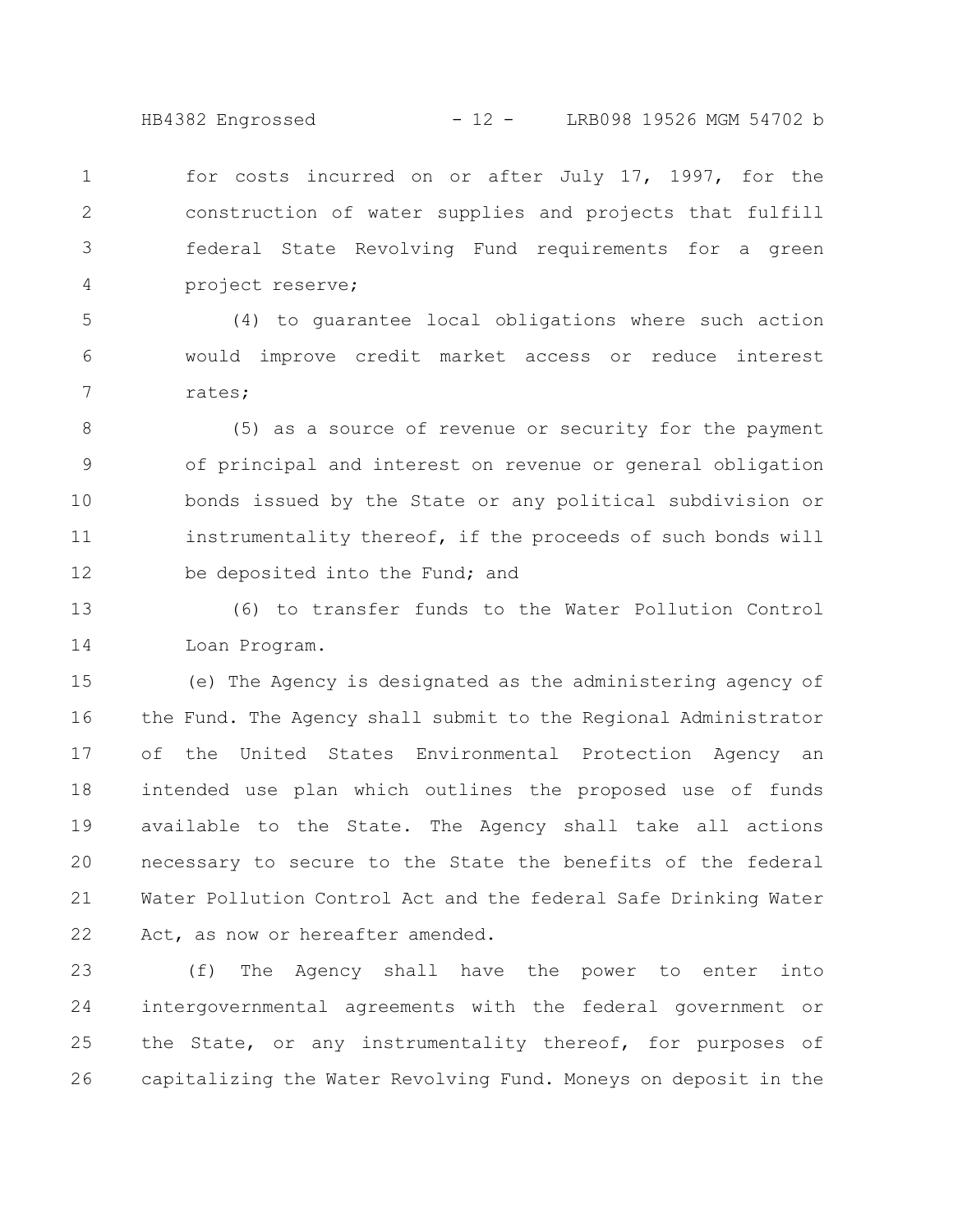HB4382 Engrossed - 13 - LRB098 19526 MGM 54702 b

Water Revolving Fund may be used for the creation of reserve funds or pledged funds that secure the obligations of repayment of loans made pursuant to this Section. For the purpose of obtaining capital for deposit into the Water Revolving Fund, the Agency may also enter into agreements with financial institutions and other persons for the purpose of selling loans and developing a secondary market for such loans. The Agency shall have the power to create and establish such reserve funds and accounts as may be necessary or desirable to accomplish its purposes under this subsection and to allocate its available moneys into such funds and accounts. Investment earnings on moneys held in the Water Revolving Fund, including any reserve fund or pledged fund, shall be deposited into the Water Revolving Fund. 1 2 3 4 5 6 7 8 9 10 11 12 13 14

(Source: P.A. 96-8, eff. 4-28-09; 96-917, eff. 6-9-10.) 15

(415 ILCS 5/19.4) (from Ch. 111 1/2, par. 1019.4) 16

Sec. 19.4. Regulations; priorities. 17

(a) The Agency shall have the authority to promulgate regulations for the administration of this Title, including, but not limited to, rules setting to set forth procedures and criteria concerning loan applications and the issuance of loans. For loans to units of local government, the regulations shall include, but need not be limited to, the following elements: 18 19 20 21 22 23 24

25

(1) loan application requirements;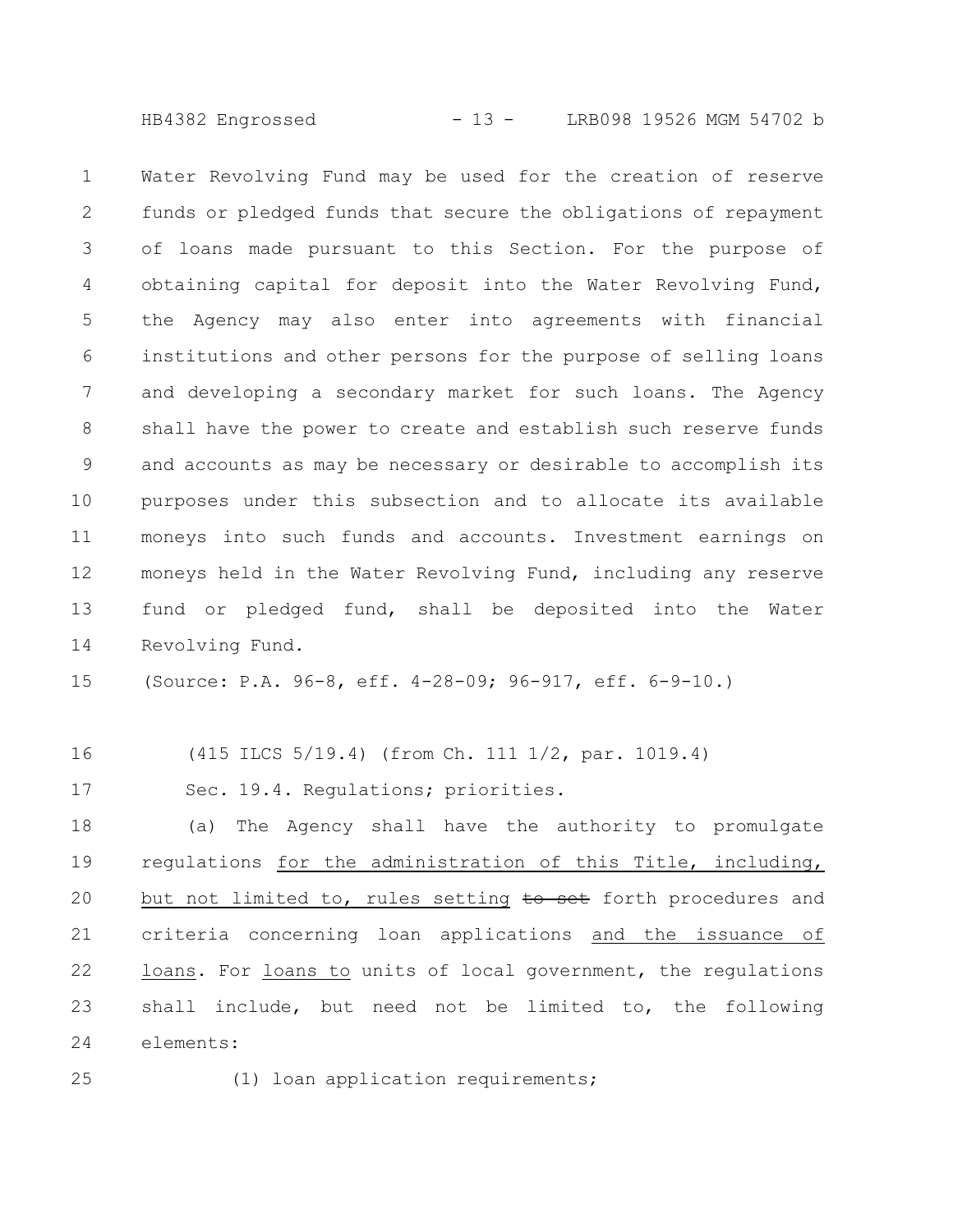# HB4382 Engrossed - 14 - LRB098 19526 MGM 54702 b

(2) determination of credit worthiness of the loan applicant; (3) special loan terms, as necessary, for securing the repayment of the loan; (4) assurance of payment; (5) interest rates; (6) loan support rates; (7) impact on user charges; (8) eligibility of proposed construction; (9) priority of needs; (10) special loan terms for disadvantaged communities; (11) maximum limits on annual distributions of funds to applicants or groups of applicants; (12) penalties for noncompliance with loan requirements and conditions, including stop-work orders, termination, and recovery of loan funds; and (13) indemnification of the State of Illinois and the Agency by the loan recipient. (b) The Agency shall have the authority to promulgate regulations to set forth procedures and criteria concerning loan applications for loan recipients other than units of local 1 2 3 4 5 6 7 8 9 10 11 12 13 14 15 16 17 18 19 20 21

government. In addition to all of the elements required for units of local government under subsection (a), the regulations shall include, but need not be limited to, the following elements: 22 23 24 25

26

(1) types of security required for the loan;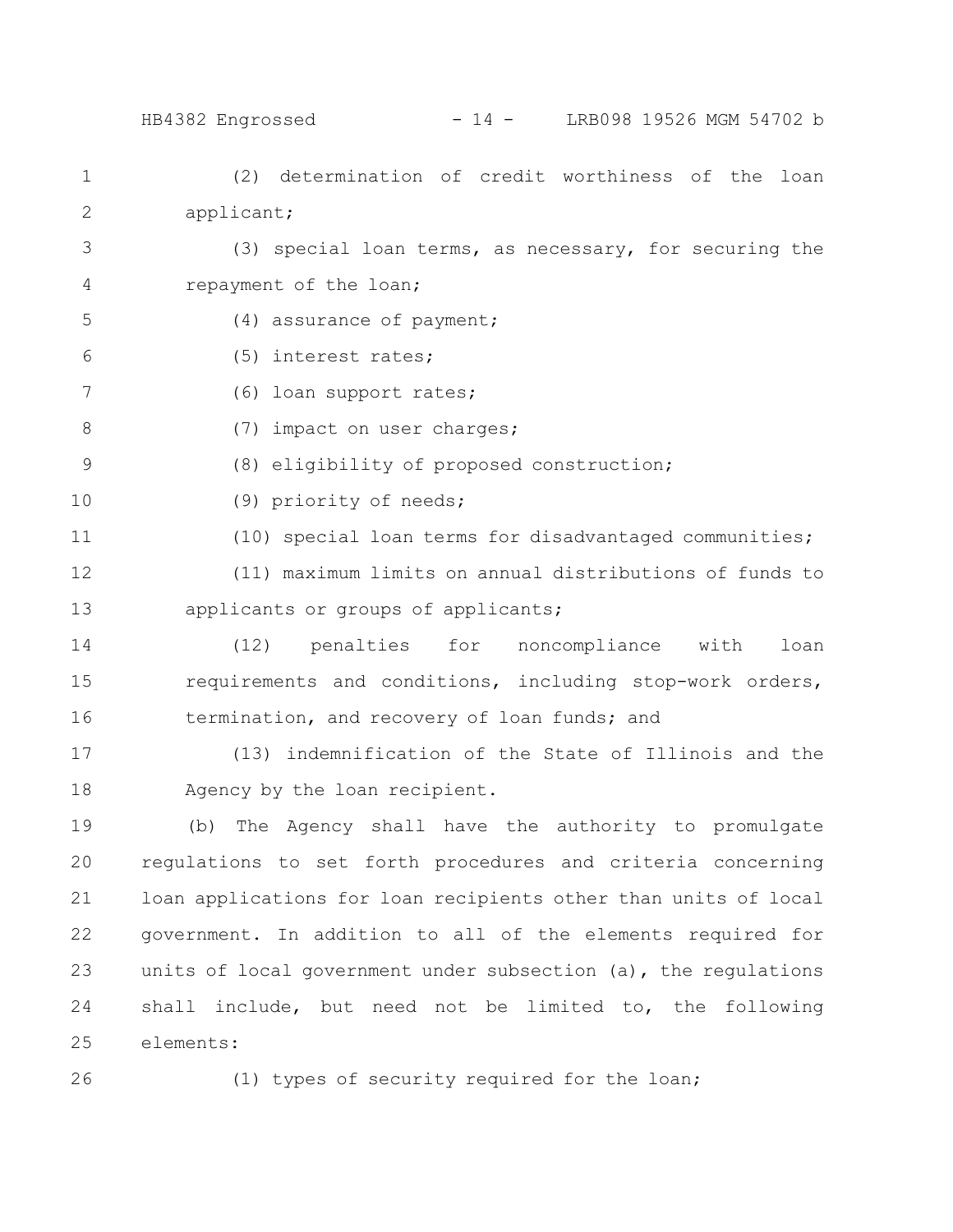HB4382 Engrossed - 15 - LRB098 19526 MGM 54702 b

(2) types of collateral, as necessary, that can be pledged for the loan; and 1 2

3

4

(3) staged access to fund privately owned community water supplies.

(c) Rules adopted under this Title shall also include, but shall not be limited to, criteria for prioritizing the issuance of loans under this Title according to applicant need. The Agency shall develop and maintain a priority list of loan applicants as categorized by need. Priority in making loans from the Public Water Supply Loan Program must first be given to local government units and privately owned community water supplies that need to make capital improvements to protect human health and to achieve compliance with the State and federal primary drinking water standards adopted pursuant to this Act and the federal Safe Drinking Water Act, as now and hereafter amended. Rules for prioritizing loans from the Water Pollution Control Loan Program may include, but shall not be limited to, criteria designed to encourage green infrastructure, water efficiency, environmentally innovative projects, and nutrient pollution removal. 5 6 7 8 9 10 11 12 13 14 15 16 17 18 19 20

(d) The Agency shall have the authority to promulgate regulations to set forth procedures and criteria concerning loan applications for funds provided under the American Recovery and Reinvestment Act of 2009. In addition, due to time constraints in the American Recovery and Reinvestment Act of 2009, the Agency shall adopt emergency rules as necessary to 21 22 23 24 25 26